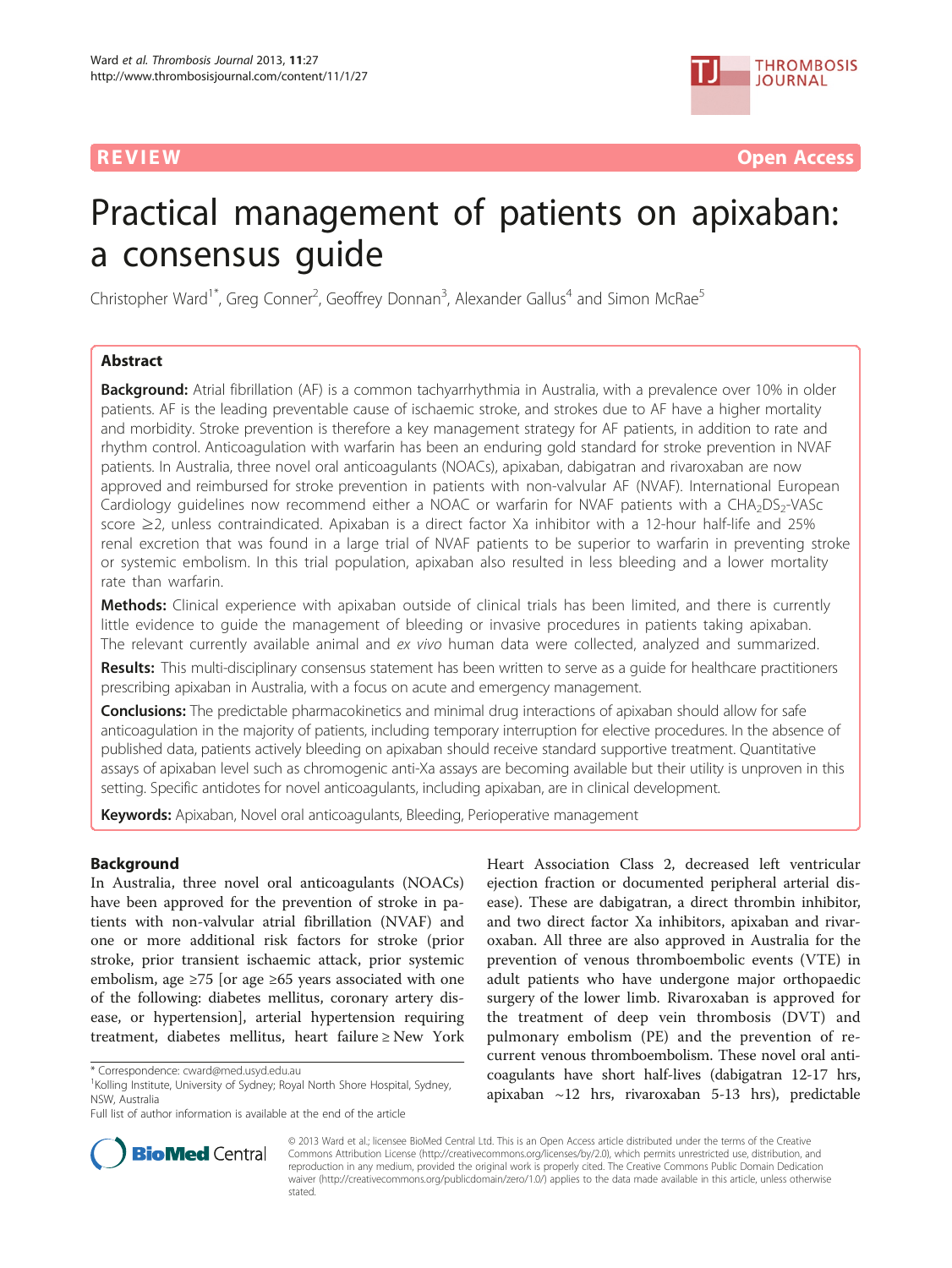pharmacokinetics and few drug-drug and drug-food interactions, compared to warfarin. In addition to their favourable pharmacokinetic profiles, dabigatran 110 mg and rivaroxaban have demonstrated similar rates of stroke and systemic embolism reduction to warfarin in NVAF patients, with dabigatran 150 mg and apixaban demonstrating a superior reduction in stroke and systemic embolism, compared to warfarin [[1-3\]](#page-6-0). Additionally, dabigatran 110 mg and apixaban resulted in significantly less major bleeding, compared to warfarin [[1,3\]](#page-6-0). Although specific antidotes for these agents are currently in development, the lack of a reversal strategy has raised concern among healthcare providers.

# Methods

In the absence of robust clinical data for emergency and peri-operative management of patients receiving apixaban, an expert panel of Australian clinicians from the fields of cardiology, neurology and haematology convened to develop this practical consensus guide for apixaban management in Australia, utilising the currently available animal and ex vivo human data.

# Results and discussion

### About apixaban

Apixaban is a direct FXa inhibitor with rapid onset of action, a 12-hour half-life and only ~25% renal excretion [[4,5\]](#page-6-0). Apixaban is indicated in Australia for the prevention of venous thromboembolic events (VTE) in adult patients who have undergone elective total hip or total knee replacement surgery and for the prevention of stroke and systemic embolism in patients with nonvalvular atrial fibrillation and at least one additional risk factor for stroke. The recommended dose of apixaban for VTE prophylaxis is 2.5 mg BID. The recommended dose of apixaban for stroke prevention in non-valvular atrial fibrillation (NVAF) is 5 mg BID (2.5 mg BID if  $\geq 2$ of the following; ≤60 kg, ≥80 years, serum creatinine level  $\geq$ 133  $\mu$ m/L) [\[5](#page-6-0)].

The risk of stroke and bleeding must be assessed for each patient before commencing any anticoagulation therapy, including apixaban. Some of the patients excluded from the trials [\[3,6](#page-6-0)] had baseline characteristics that were associated with increased risk of bleeding (e.g. recent major bleeding, renal insufficiency [CrCl <25 ml/min], severe hepatic impairment, platelet count <100), and there are no or insufficient data on the use of apixaban in such patients. The clinical trials excluded aspirin doses >165 mg/day or dual anti-platelet therapy [[3,6\]](#page-6-0). The concomitant use of apixaban with anti-platelet agents increases the risk of bleeding [\[7](#page-6-0)]. Apixaban should be used with caution when co-administered with NSAIDs (including acetylsalicylic acid) because these medicinal products typically increase the bleeding risk. A significant increase in bleeding risk was reported with the triple combination of apixaban, acetylsalicylic acid and clopidogrel in a clinical study in patients with acute coronary syndrome [\[8\]](#page-6-0).

#### Laboratory measurement of apixaban

At present, there is no validated coagulation assay to measure apixaban effect. As a result of FXa inhibition, apixaban prolongs standard clotting tests such as prothrombin time (PT), activated partial thromboplastin time (aPTT) but with variability between reagents [\[9](#page-6-0)]. Increases in clotting times are small at best, and the PT may remain normal (ratio  $<$ 1.2) at a therapeutic concentration of apixaban [\[9](#page-6-0)]. Therefore the PT and APTT are not recommended to assess the pharmacodynamic effects of apixaban [[5\]](#page-6-0).

Specialised clotting assays can be used to measure apixaban effects. Anti-FXa activity exhibits a close direct linear relationship with apixaban plasma concentration, reaching maximum values at the time of apixaban peak plasma concentrations. The relationship between apixaban plasma concentration and anti-FXa activity is linear over a wide dose range of apixaban [\[10](#page-6-0)]. Although treatment with apixaban at the recommended dose does not require routine laboratory monitoring, measurement of drug level by a chromogenic anti-FXa assay may be useful in exceptional situations where knowledge of the apixaban level may help to inform clinical decisions, e.g. overdose or emergency surgery [\[5](#page-6-0)]. Anti-Xa assays are generally available in large Australian teaching hospitals, but may not be routinely performed in smaller institutions or after hours. These assays may also be difficult to access in other countries, with significant delays in reporting. Diagnostic laboratories will need validated, commercial apixaban controls and calibrators to adapt their anti-Xa assays for apixaban. Although commercial research-use only apixaban-specific calibrators are currently available in Australia, a standard curve constructed with commercial LMWH standards was reported to show an equally strong correlation with apixaban plasma concentration  $(r^2 = 0.89)$  as one constructed with apixaban  $(r^2 = 0.88)$  [\[11\]](#page-6-0). A dilute prothrombin time (dPT), achieved by diluting the thromboplastin reagent in 100 mmol/L  $CaCl<sub>2</sub>$ , has been proposed as an improved assay for factor Xa inhibitors [\[12](#page-6-0)]. This modification prolonged the PT measurements at therapeutic concentrations of apixaban and showed greater sensitivity than a standard PT [\[12](#page-6-0)]. However, others have found that dPT was no better than PT in terms of sensitivity [[9\]](#page-6-0), suggesting that further development of these assays is needed.

The delay between the last intake of the drug and the blood sampling should be considered when assessing apixaban levels, since assays are influenced proportionally to apixaban concentration [[9\]](#page-6-0).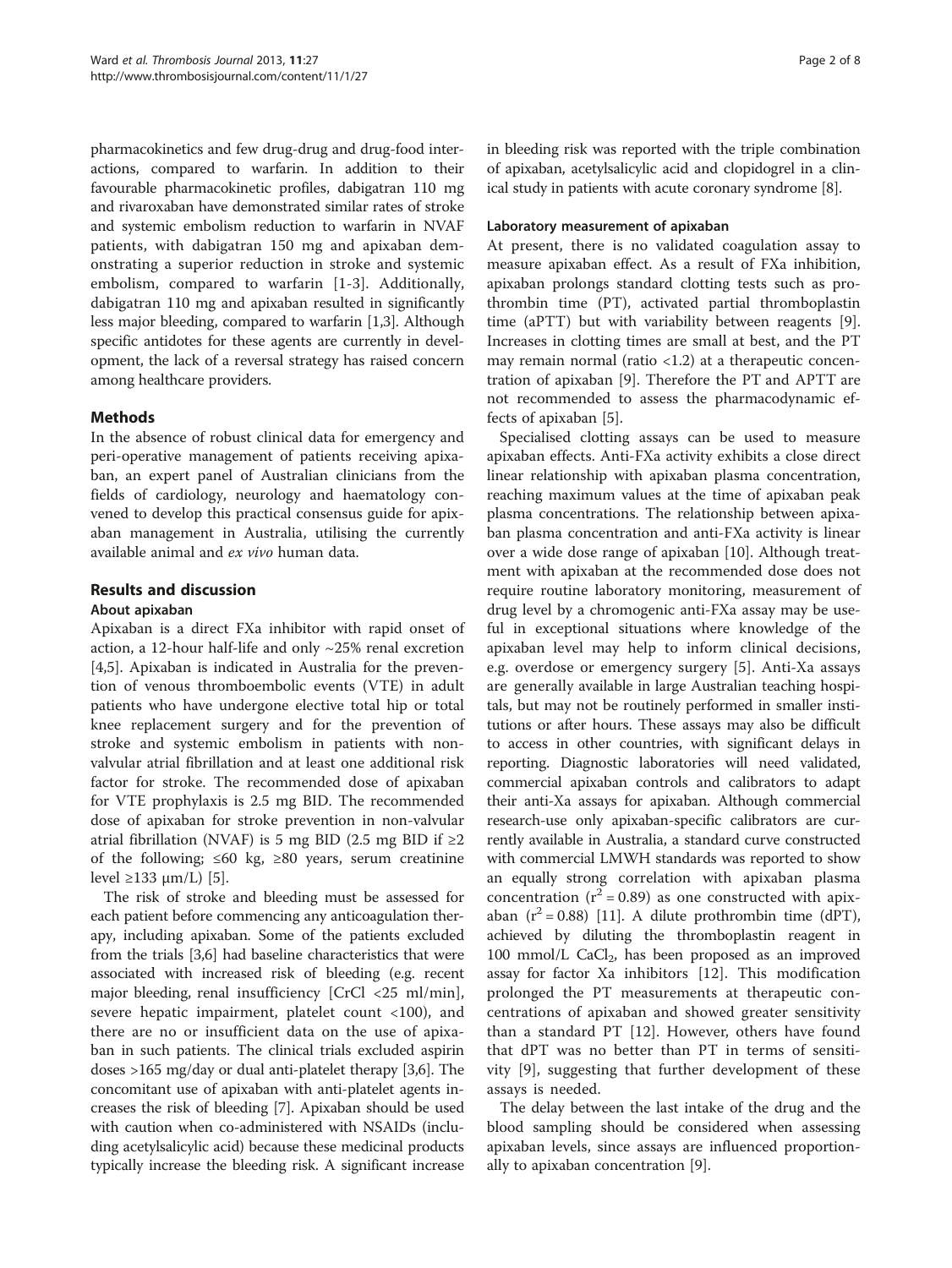### Interactions with other medications

Apixaban is metabolized mainly by CYP3A4/5 and is a substrate of efflux transport proteins P-glycoprotein (P-gp) and Breast Cancer Resistance Protein [\[5\]](#page-6-0). Therefore, apixaban is contraindicated in patients who are receiving concomitant treatment with strong inhibitors of both CYP3A4 and P-gp, such as azole-antimycotics or HIV protease inhibitors [[5\]](#page-6-0) e.g. ketoconazole, itraconazole, voriconazole, posaconazole or ritonavir.

No dose adjustment for apixaban is required when this is co-administered with less potent inhibitors of CYP3A4 and/or P-gp [\[5](#page-6-0)] such as diltiazem, naproxen, amiodarone, verapamil, clarithromycin or quinidine.

The concomitant use of apixaban with strong CYP3A4 and P-gp inducers may lead to reduced apixaban plasma concentrations. No dose adjustment for apixaban is required during concomitant therapy with such agents, however strong inducers of both CYP3A4 and P-gp should be co-administered with caution [\[5\]](#page-6-0) e.g. rifampicin, phenytoin, carbamazepine, phenobarbital and St John's Wort.

Famotidine, a typical gastric acid suppressant, does not affect the pharmacokinetics of apixaban [\[13](#page-6-0)]. As such, increases in gastric pH due to other gastric acid modifiers (such as other H2-receptor antagonists, proton pump inhibitors, and antacids) or the presence of abnormally elevated gastric pH (e.g. achlorhydria) are unlikely to affect the pharmacokinetics of apixaban [\[13\]](#page-6-0).

#### Starting apixaban

Prior to initiating apixaban, liver function and renal function testing should be performed. The European Society of Haematology 2012 guidelines recommend assessment of renal function (by calculated CrCl) be mandatory for all NOACs, with renal function being assessed annually in patients with normal (CrCl ≥80 mL/ min) or mild (CrCl 50–79 mL/min) renal impairment, and 2–3 times per year in patients with moderate (i.e. creatinine clearance 30–49 mL/min) renal impairment [\[14\]](#page-6-0).

Patients with impaired renal function (≤80 mL/min) were at higher risk for all cardiovascular events during the ARISTOTLE trial, and the incidence of major bleeding increased significantly with increasing renal dysfunction [[15\]](#page-6-0). Apixaban was associated with less major bleeding compared with warfarin for three methods of glomerular filtration rate estimation (Cockcroft–Gault, Chronic Kidney Disease Epidemiology Collaboration and cystatin C) and stroke or systemic embolism occurred less frequently in patients assigned to apixaban than warfarin, regardless of renal function [[15\]](#page-6-0).

### Switching from warfarin to apixaban

When switching anticoagulation from warfarin to apixaban, it is important to avoid using both drugs at therapeutic doses simultaneously; it is recommended that the INR is monitored daily after the cessation of warfarin, and that apixaban is not started until the INR is <2.0, typically approximately three days after cessation of therapeutic warfarin [[3\]](#page-6-0).

# Switching from low molecular weight heparin (LMWH) to apixaban

As both agents have a similar rapid onset of FXa inhibition and effective half-life, switching anticoagulation from LMWH (e.g. enoxaparin) to apixaban, (and vice versa), can simply be done at the time of the next scheduled dose [[5\]](#page-6-0).

#### Switching from apixaban

An increased risk of stroke was observed during the transition from apixaban to warfarin in clinical trials in patients with non-valvular atrial fibrillation [\[16](#page-6-0)]. Discontinuation of apixaban prior to the onset of an effective antithrombotic effect of VKA could result in an increased risk of thrombosis. If anticoagulation with apixaban must be discontinued for any reason other than pathological bleeding, consider coverage with another anticoagulant.

#### Apixaban to warfarin

When converting from apixaban to warfarin, continue apixaban for 48 hours after the first dose of warfarin. After 2 days of co-administration of apixaban with warfarin, obtain an INR prior to the next scheduled dose of apixaban. Continue co-administration of apixaban and warfarin until the INR is  $\geq 2.0$ .

#### Apixaban to low molecular weight heparin (LMWH)

As both agents have a similar rapid onset of FXa inhibition and effective half-life, switching anticoagulation from apixaban to LMWH (e.g. enoxaparin) and vice versa, can simply be done at the time of the next scheduled dose [\[5\]](#page-6-0).

#### Bleeding management in patients receiving apixaban

In the ARISTOTLE study of apixaban in patients with atrial fibrillation, annual major bleeding events for apixaban compared to warfarin were 2.13% per year versus 3.09% per year (p < 0.001) [[3\]](#page-6-0). Intracranial haemorrhage events were 0.33% per year for apixaban, compared to 0.80% per year for warfarin  $(p < 0.001)$  [\[3](#page-6-0)].

Spontaneous bleeding may occur with any anticoagulant. In the absence of published data regarding the treatment of patients with active bleeding while receiving apixaban, the following advice for general management of bleeding events is based on expert consensus (Figure [1\)](#page-3-0).

• Establish the primary source of bleeding wherever possible, and secure haemostasis with local measures.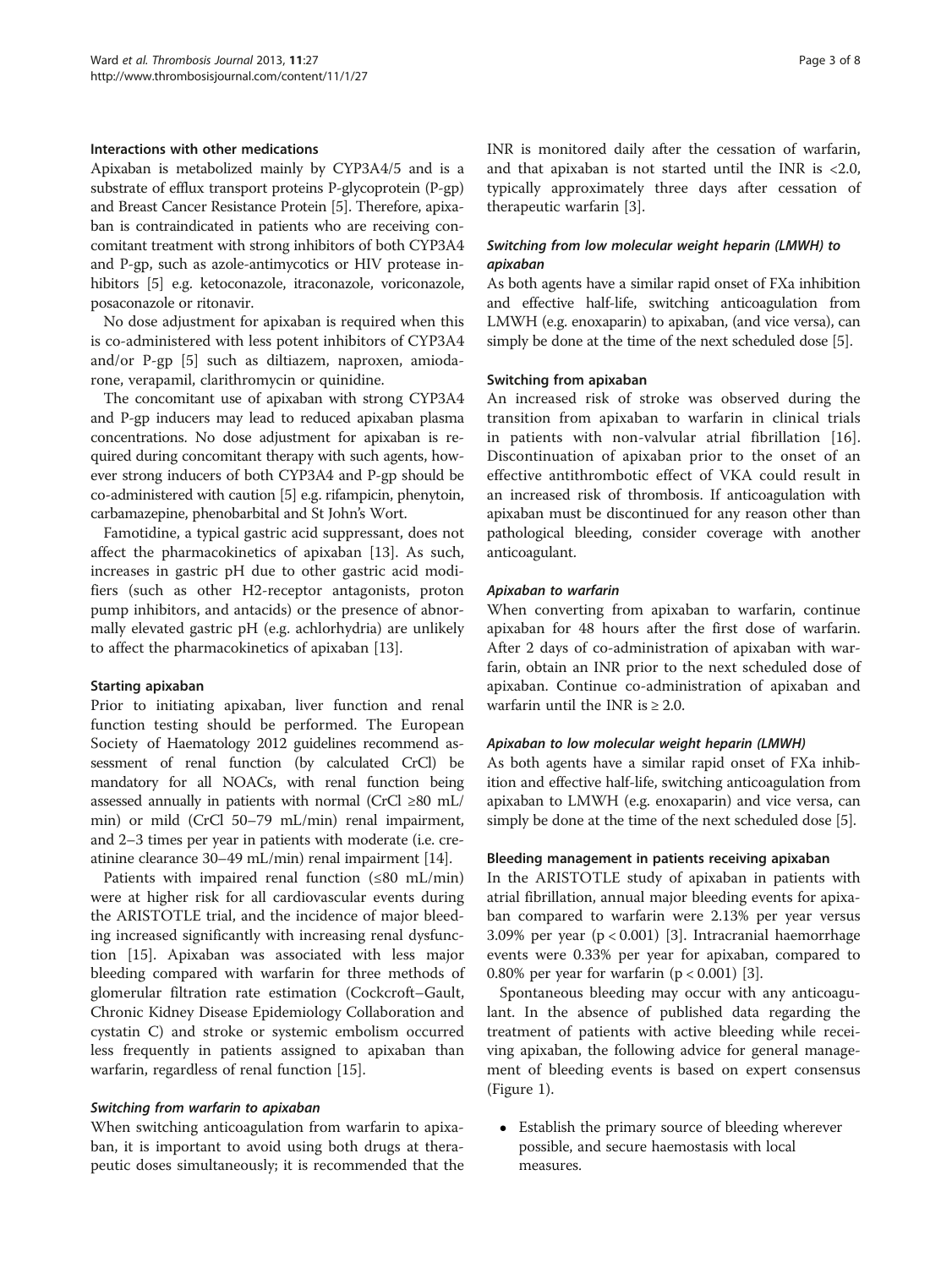<span id="page-3-0"></span>

- Most cases of minor bleeding will resolve after cessation of drug, standard supportive treatment, including transfusion, mechanical compression and other local measures.
- If bleeding occurs within 6 hours of last apixaban dose, activated charcoal may reduce apixaban absorption, and hence anticoagulant effect [[17](#page-6-0)]. This should also be considered soon after overdose or accidental ingestion.
- A specific antidote for apixaban is not currently available [[5\]](#page-6-0). Two synthetic molecules are currently in early clinical trials for apixaban reversal. Andexanet alpha (PRT064445) is a truncated form of enzymatically inactive factor Xa, which can dose-

dependently reverse the inhibitory activity and correct the prolongation of ex vivo clotting times by apixaban and other factor Xa inhibitors [\[18\]](#page-6-0). Another synthetic small molecule, aripazine (PER977), appears to have broad activity against the NOACs, reversing the anticoagulant activity of dabigatran, rivaroxaban, apixaban and edoxaban in rat bleeding models [\[19\]](#page-6-0).

 Apixaban is highly (~87%) protein bound, and hence not expected to be dialyzable [\[5](#page-6-0)]. Based on studies of other factor Xa inhibitors in healthy volunteers, prothrombin complex concentrates (PCC) may reverse the anticoagulant effect, however the effect of PCC on clinical bleeding is not proven [[20](#page-6-0)]. When apixaban (200 ng/ml) was added in vitro to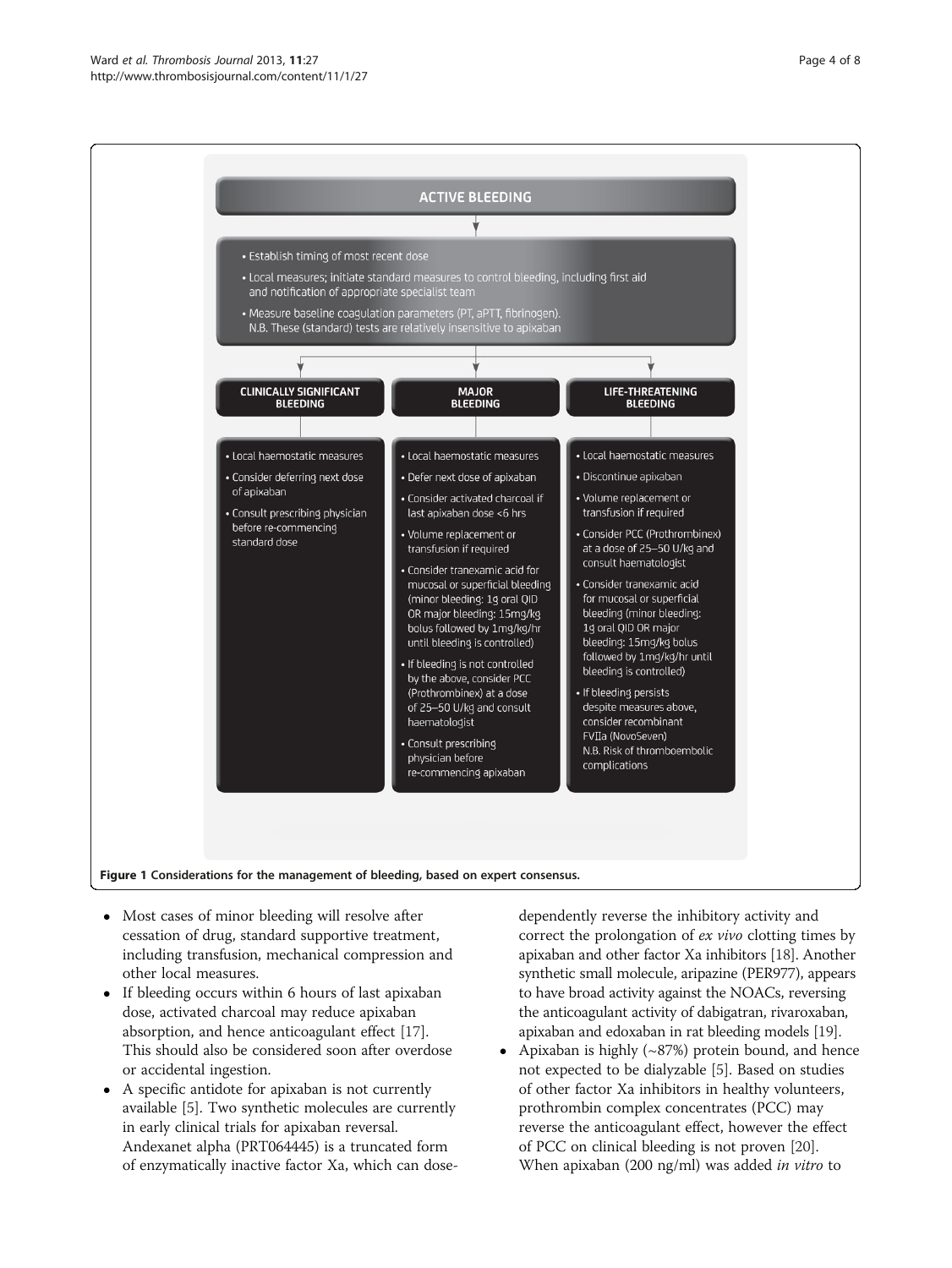<span id="page-4-0"></span>blood from healthy donors, PCC and activated PCC were more effective at improving thrombin generation than recombinant FVIIa (rFVIIa) [[21](#page-6-0)].

- There is no clinical evidence examining the use of rFVIIa or bypassing agents (FEIBA) in bleeding patients receiving apixaban. In a rabbit model of apixaban-induced bleeding, neither rFVIIa nor PCC reduced blood loss from a standardised hepatosplenic injury, although rFVIIa did reverse prolongation of the prothrombin time and shortened skin bleeding time [\[22](#page-6-0)]. When apixaban (200 ng/ml) was added in vitro to blood from healthy donors, rFVIIa was more effective than PCC in restoring clotting times and thromboelastography parameters [[21](#page-6-0)]. In animal, in vitro and healthy volunteer studies, these agents have partially reversed the anticoagulant effect of apixaban and other factor Xa inhibitors [[23](#page-6-0)-[26](#page-6-0)]. These agents can be considered for life-threatening bleeding, but carry a proven risk of thrombosis.
- There is no evidence to support the use of FFP, other than for volume replacement in case of major bleeding.

# Peri-operative management in patients receiving apixaban

In stable patients, apixaban has a predictable half-life of 8-12 hours, which leaves residual activity of up to 50% at 12 hours and less than 25% at 24-hours after drug cessation [\[4](#page-6-0)]. This means that apixaban can be ceased for a shorter period of time than warfarin before invasive procedures, without the routine need to bridge with alternative anticoagulants such as heparin.

Planning for elective surgery or invasive procedures should involve balancing the intervention-associated bleeding risk and thrombotic risk associated with anticoagulant interruption in each individual. A "safe" residual drug level of apixaban for surgery is presently unknown, and no test has been correlated with bleeding risk. As such, there is currently no known threshold at which apixaban patients' bleeding risk are able to be comparable to non-apixaban treated patients [[27\]](#page-6-0).

In general, apixaban should be discontinued 2 to 3 days prior to elective surgery or invasive procedures [\[5](#page-6-0)], as outlined below and in Figure 2. There are small groups of people at higher risk of thrombosis (e.g.  $CHADS<sub>2</sub> > 5$ , recent TIA or stroke) where an individualised approach is needed to minimise the period of sub-therapeutic anticoagulation. A recent review of periprocedural use of antithrombotic therapy notes the importance of checking creatinine clearance in patients on rivaroxaban and apixaban, prior to cessation for high-risk procedures [\[28\]](#page-7-0). A longer period of pre-operative discontinuation, up to 5 days, can be considered for patients with renal or hepatic impairment or other conditions associated with decreased drug elimination. In this setting, "bridging" with LMWH has been proposed for patients with a high risk of thrombosis [[27](#page-6-0)]. Given the predictable pharmacokinetics of apixaban, bridging with an alternative anticoagulant should not be required in the majority of cases.

# Advice for assessing peri-procedural dosing High bleeding risk

Procedures with a high risk of bleeding (e.g. neurosurgical, urological procedures, major abdominal or orthopaedic):

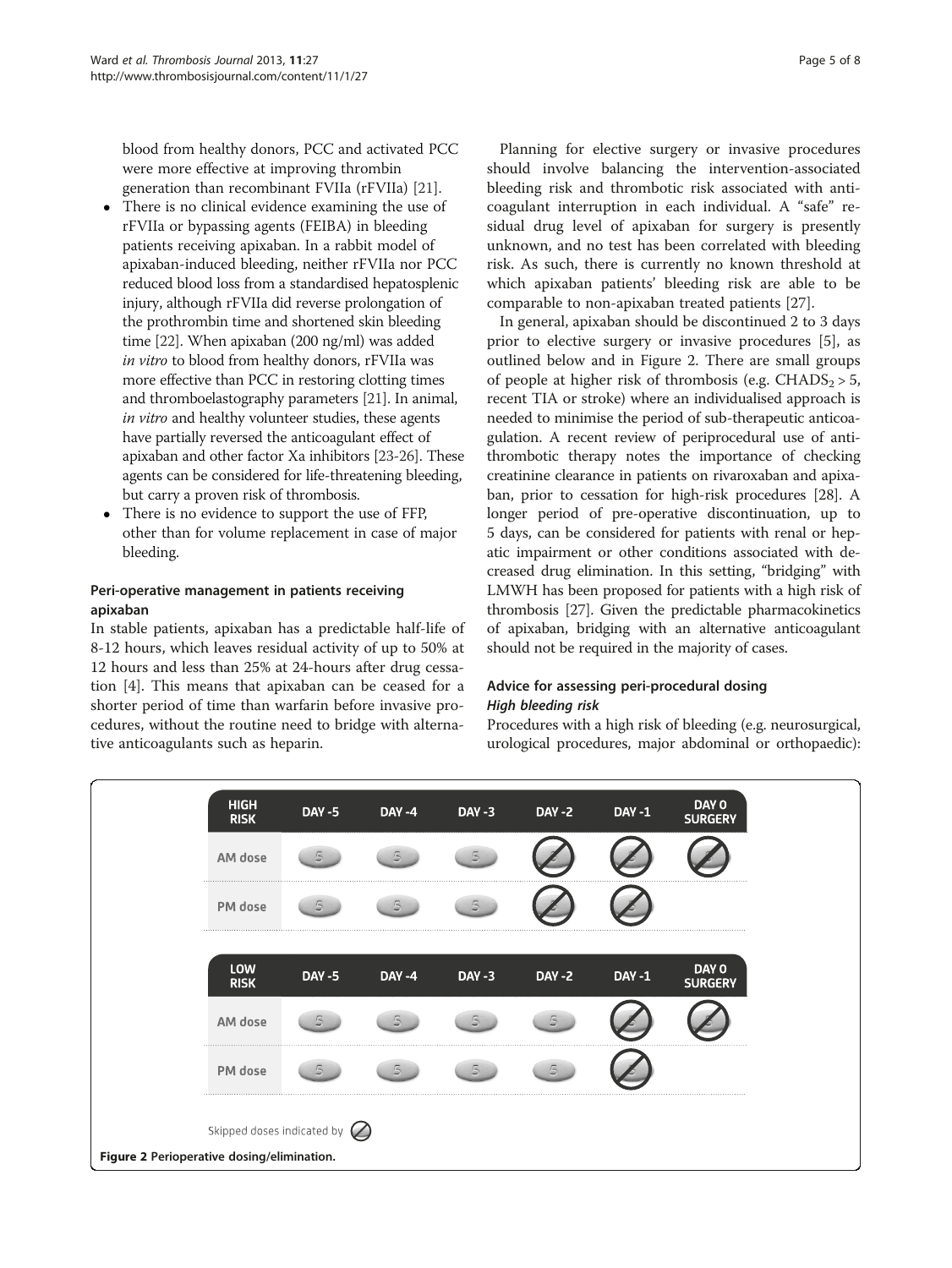aim to achieve no residual apixaban effect at the time of the procedure; last dose of drug should be 3 days prior (5 missed doses including morning of surgery – Figure [2\)](#page-4-0) [\[29](#page-7-0)].

# Low bleeding risk

Procedures with a low risk of bleeding (e.g. inguinal hernia repair, percutaneous biopsy, dental extractions): aim to achieve minimal-mild residual apixaban effect at the time of the procedure; last dose of drug should be 2 days prior (3 missed doses including morning of surgery – Figure [2](#page-4-0)) [[29](#page-7-0)].

# Minimal bleeding risk

For selected procedures with minimal risk of bleeding (e.g. cataract surgery, skin cancer excision): therapeutic anticoagulation may be continued.

# Re-commencing apixaban after surgery

Re-commence apixaban dosing only once surgical haemostasis has been secured (typically 24 hours after surgery) [\[29](#page-7-0)]. In general, caution should be exercised with re-instituting therapeutic anticoagulation within the first 48 hours after surgery. Where there is a risk of post-operative venous thrombosis and the bleeding risk is high, consider a reduced dose of 2.5 mg BID (recommended prophylactic dose) for the immediate post-operative period.

In patients with poor oral absorption or nil by mouth after surgery, parenteral anticoagulants may be needed until reliable oral absorption is established.

# Neuraxial anaesthesia

Indwelling epidural or intrathecal catheters must be removed at least 5 hours prior to the first dose of apixaban. Experience with neuraxial blockade is limited and extreme caution is therefore recommended when using apixaban in this setting (see P.I.) [[5\]](#page-6-0).

# Conclusions

- Apixaban is a direct FXa inhibitor indicated in Australia for the prevention of venous thromboembolic events (VTE) in adult patients who have undergone elective total hip or total knee replacement surgery (2.5 mg BID) and for the prevention of stroke and systemic embolism in patients with non-valvular atrial fibrillation and at least one additional risk factor for stroke (5 mg BID or 2.5 mg BID if ≥2 of the following; ≤60 kg, ≥80 years, serum creatinine level ≥133 um/L) [\[5](#page-6-0)].
- In the ARISTOTLE study of apixaban in patients with atrial fibrillation, annual major bleeding events for apixaban compared to warfarin were 2.13% per

year versus  $3.09\%$  per year ( $p < 0.001$ ). Intracranial haemorrhage events were 0.33% per year for apixaban, compared to 0.80% per year for warfarin  $(p < 0.001)$  [[3\]](#page-6-0).

- There is no standardised assay currently commercially available in Australia to measure apixaban effect. As apixaban minimally prolongs PT or aPTT, these clotting tests are not recommended to assess the pharmacodynamic effects of apixaban [[5\]](#page-6-0). A chromogenic anti Xa assay or dilute PT assay may be useful, where knowledge of apixaban exposure is required [[10](#page-6-0)-[12\]](#page-6-0).
- Apixaban is contraindicated in patients who are receiving concomitant treatment with strong inhibitors of both CYP3A4 and P-gp, however no dose adjustment for apixaban is required when co-administered with less potent inhibitors. No dose adjustment for apixaban is required during concomitant therapy with strong CYP3A4 and P-gp inducers, however they may lead to reduced apixaban plasma concentrations [[5\]](#page-6-0).
- A specific antidote for apixaban is not currently available, however specific anti-Xa inhibitor and universal novel oral anticoagulant antidotes are in clinical development [[18,19](#page-6-0)].
- In the absence of published data regarding the treatment of patients with active bleeding while receiving apixaban, discontinue apixaban, apply standard supportive treatment and other local measures [\[5\]](#page-6-0). Activated charcoal may reduce apixaban absorption within 6 h of last dose [[17](#page-6-0)].
- Apixaban is not expected to be dialyzable, however prothrombin complex concentrates (PCC) may reverse the anticoagulant effect and recombinant FVIIa or bypassing agents (FEIBA) can be considered for life-threatening bleeding. FFP will not reverse apixaban effect but can be used as volume replacement in case of major bleeding.
- Planning for elective surgery or invasive procedures should involve balancing the intervention-associated bleeding risk and thrombotic risk associated with anticoagulant interruption in each individual.

#### Abbreviations

APTT: Activated partial thromboplastin time; ASA: Acetylsalicylic acid; CrCl: Creatinine clearance; DVT: Deep vein thrombosis; FEIBA: Factor VIII inhibitor bypassing agent; FX: Factor X; INR: International normalized ratio; NOAC: Novel oral anticoagulants; NSAID: Non-steroidal antiflammatory drugs; NVAF: Non-valvular atrial fibrillation; PCC: Prothrombin complex concentrates; PE: Pulmonary embolus; PT: Prothrombin time; rFVIIa: Recombinant activated Factor VII; VTE: Venous thromboembolism.

#### Competing interests

The authors received honoraria and travel support from Pfizer Australia to review the literature and attend a working group meeting where this consensus statement was generated.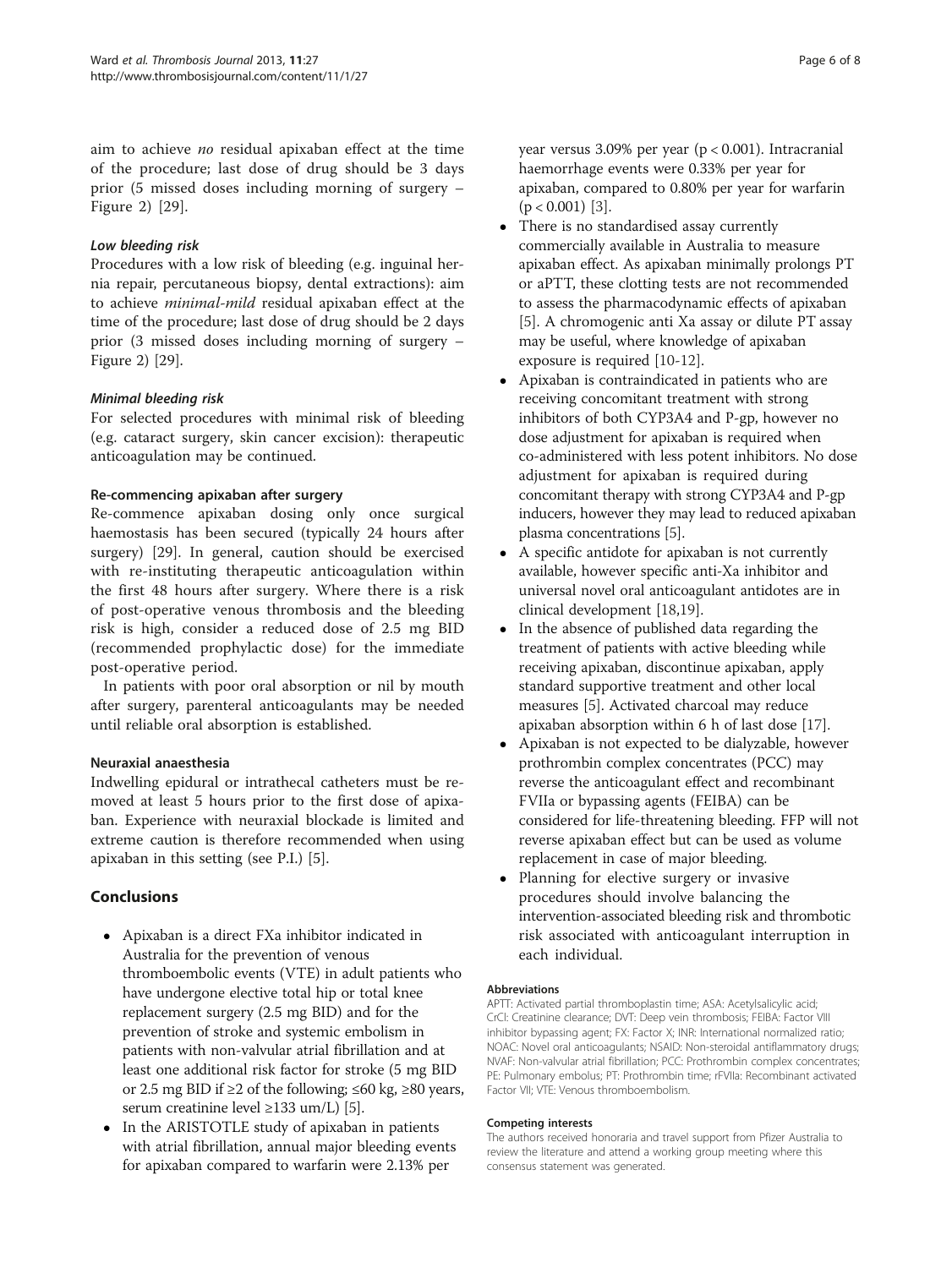#### <span id="page-6-0"></span>Authors' contributions

CW contributed to consensus statement and wrote the manuscript; GD contributed to consensus statement and reviewed the manuscript; ASG contributed to consensus statement and reviewed the manuscript; GC contributed to consensus statement and reviewed the manuscript; SM contributed to consensus statement and reviewed the manuscript. All authors read and approved the final manuscript.

#### Acknowledgements

Dr Stephanie Lebret (Pfizer Australia) organized the working group meeting and assisted the authors in the preparation of this manuscript.

#### Author details

<sup>1</sup>Kolling Institute, University of Sydney; Royal North Shore Hospital, Sydney, NSW, Australia. <sup>2</sup>Cardiovascular Diagnostic Services, Liverpool, NSW, Australia.<br><sup>3</sup>Eleroy Institute of Nouroscionse and Montal Hoalth: The Austin Hospital. <sup>3</sup>Florey Institute of Neuroscience and Mental Health; The Austin Hospital, Heidelberg, VIC, Australia. <sup>4</sup>Flinders Medical Center, Bedford Park, SA, Australia. <sup>5</sup>Queen Elizabeth Hospital; Royal Adelaide Hospital, Woodville South, SA, Australia.

#### Received: 18 September 2013 Accepted: 30 November 2013 Published: 31 December 2013

#### References

- 1. Connolly SJ, Ezekowitz MD, Yusuf S, Eikelboom J, Oldgren J, Parekh A, Pogue J, Reilly PA, Themeles E, Varrone J, Wang S, Alings M, Xavier D, Zhu J, Diaz R, Lewis BS, Darius H, Diener HC, Joyner CD, Wallentin L, the RE-LY Steering Committee and Investigators: Dabigatran versus warfarin in patients with atrial fibrillation. N Engl J Med 2009, 361:1139–5.
- 2. Patel MR, Mahaffey KW, Garg J, Pan G, Singer DE, Hacke W, Breithardt G, Halperin JL, Hankey GJ, Piccini JP, Becker RC, Nessel CC, Paolini JF, Berkowitz SD, Fox KA, Califf RM, and the ROCKET AF Steering Committee, for the ROCKET AF Investigator: Rivaroxaban versus warfarin in nonvalvular atrial fibrillation. N Engl J Med 2011, 365:883–891.
- Granger CB, Alexander JH, McMurray JJ, Lopes RD, Hylek EM, Hanna M, Al-Khalidi HR, Ansell J, Atar D, Avezum A, Bahit MC, Diaz R, Easton JD, Ezekowitz JA, Flaker G, Garcia D, Geraldes M, Gersh BJ, Golitsyn S, Goto S, Hermosillo AG, Hohnloser SH, Horowitz J, Mohan P, Jansky P, Lewis BS, Lopez-Sendon JL, Pais P, Parkhomenko A, Verheugt FW, et al: ARISTOTLE Committees and Investigators: apixaban versus warfarin in patients with atrial fibrillation. New Engl J Med 2011, 365:981–992.
- 4. Frost C, Nepal S, Wang J, Schuster A, Barrett YC, Mosqueda-Garcia R, Reeves RA, Lacreta F: Apixaban, an oral, direct factor Xa inhibitor: single-dose safety, pharmacokinetics, pharmacodynamics and food effect in healthy subjects. Br J Clin Pharmacol 2013, 75(2):476-487.
- 5. ELIQUIS® (Apixaban) Approved Product Information. Bristol-Myers Squibb Australia Pty Ltd and Pfizer Pty Ltd; 2013. [http://www.bmsa.com.au/products/](http://www.bmsa.com.au/products/pages/Home.aspx) [pages/Home.aspx](http://www.bmsa.com.au/products/pages/Home.aspx).
- 6. Connolly SJ, Eikelboom J, Joyner C, Diener H-C, Hart R, Golitsyn S, Flaker G, Avezum A, Hohnloser SH, Diaz R, Talajic M, Zhu J, Pais P, Budaj A, Parkhomenko A, Jansky P, Commerford P, Tan RS, Sim K-H, Lewis BS, Van Mieghem W, Lip GYH, Kim JH, Lanas-Zanetti F, Gonzalez-Hermosillo A, Dans AL, Munawar M, O'Donnell M, Lawrence J, Lewis G, et al: Apixaban in patients with atrial fibrillation. N Engl J Med 2011, 364:806–817.
- 7. Alexander JH, Lopes RD, James S, Kilaru R, He Y, Mohan P, Bhatt DL, Goodman S, Verheugt FW, Flather M, Huber K, Liaw D, Husted SE, Lopez-Sendon J, De Caterina R, Jansky P, Darius H, Vinereanu D, Cornel JH, Cools F, Atar D, Leiva-Pons JL, Keltai M, Ogawa H, Pais P, Parkhomenko A, Ruzyllo W, Diaz R, White H, Ruda M, et al: Apixaban with antiplatelet therapy after acute coronary syndrome. N Engl J Med 2011, 365:699–708.
- 8. APPRAISE Steering Committee and Investigators, Alexander JH, Becker RC, Bhatt DL, Cools F, Crea F, Dellborg M, Fox KA, Goodman SG, Harrington RA, Huber K, Husted S, Lewis BS, Lopez-Sendon J, Mohan P, Montalescot G, Ruda M, Ruzyllo W, Verheugt F, Wallentin L: Apixaban, an oral, direct, selective Factor Xa inhibitor, in combination with antiplatelet therapy after acute coronary syndrome. Circulation 2009, 119:2877–2885.
- 9. Douxfils J, Chatelain C, Chatelain B, Dogné J-M, Mullier F: Impact of apixaban on routine and specific coagulation assays: a practical laboratory guide. Thromb Haemost 2013, 110(2):283–294.
- 10. Becker RC, Yang H, Barrett Y, Mohan P, Wang J, Wallentin LC, Alexander JH: Chromogenic laboratory assays to measure the factor Xa-inhibiting properties of apixaban—an oral, direct and selective factor Xa inhibitor. J Thromb Thrombolysis 2011, 32:183–187.
- 11. Barrett YC, Wang Z, Frost C, Shenker A: Clinical laboratory measurement of direct factor Xa inhibitors: anti-Xa assay is preferable to prothrombin time assay. Thromb Haemost 2010, 104:1263–1271.
- 12. Barrett YC, Wang Z, Knabb RM: A novel prothrombin time assay for assessing the anticoagulant activity of oral factor Xa inhibitors. Clin Appl Thromb Hemost 2012, 19(5):522–528.
- 13. Upreti VV, Song Y, Wang J, Byon W, Boyd RA, Pursley JM, Lacreta F, Frost CE: Effect of famotidine on the pharmacokinetics of apixaban, an oral direct factor Xa inhibitor. Clin Pharmacol: Advances and Applications 2013, 5:59–66.
- 14. Camm AJ, Lip GY, Caterina R, Savelieva I, Atar D, Hohnloser SH, G H, Kirchhof P, ESC Committee for Practice Guidelines (CPG): 2012 focused update of the ESC Guidelines for the management of atrial fibrillation. Eur Heart J 2012, 33:2719–2747.
- 15. Hohnloser SH, Hijazi Z, Thomas L, Alexander JH, Amerena J, Hanna M, Keltai M, Lanas F, Lopes RD, Lopez-Sendon J, Granger CB, Wallentin L: Efficacy of apixaban when compared with warfarin in relation to renal function in patients with atrial fibrillation: insights from the ARISTOTLE trial. Eur Heart J 2012, 33:2821–2830.
- 16. Granger CB, Alexander JH, Hanna M, Wang J, Mohan P, Lawrence J, Hylek E, Ansell JE, Wallentin L, for the ARISTOTLE investigators: Events after discontinuation of randomized treatment at the end of the ARISTOTLE trial [abstract]. Eur Heart J 2012, 33(Abstract Supplement): 685–686.
- 17. Wang X, Tirucherai G, Pannacciulli, Wang J, Elsrougy A, Teslenko V, Chang M, Zhang D, Frost C: Effect of activated charcoal on the pharmacokinetics of apixaban in healthy subjects [abstract]. Clinical Pharmacol Ther 2012, 91(Suppl 1):s41
- 18. Lu G, DeGuzman FR, Hollenbach SJ, Karbarz MJ, Abe K, Lee G, Luan P, Hutchaleelaha A, Inagaki M, Conley PB, Phillips DR, Uma S: A specific antidote for reversal of anticoagulation by direct and indirect inhibitors of coagulation factor Xa. Nat Med 2013, 19(4):446–451.
- 19. Laulicht B, Bakhru S, Lee C, Baker C, Jiang X, Mathiowitz E, Costin J, Steiner S: Small molecule antidote for anticoagulants [abstract]. Circulation 2012, 126:A11395.
- 20. Eerenberg ES, Kamphuisen PW, Sijpkens MK, Meijers JC, Buller HR, Levi M: Reversal of rivaroxaban and dabigatran by prothrombin complex concentrate: a randomized, placebo-controlled, crossover study in healthy subjects. Circulation 2011, 124:1573–1579.
- 21. Escolar G, Arellano-Rodrigo E, Reverter JC, Villalta J, Sanz V, Molina P, Diaz-Ricart M, Galan AM: Reversal of apixaban induced alterations of hemostasis by different coagulation factor concentrates: studies in vitro with circulating human blood [abstract]. Circulation 2012, 126:520–521.
- 22. Martin AC, Le Bonniec B, Fischer AM, Marchand-Leroux C, Gaussem P, Samama CM, Godier A: Evaluation of recombinant activated factor VII, prothrombin complex concentrate, and fibrinogen concentrate to reverse apixaban in a rabbit model of bleeding and thrombosis. Int J Cardiol 2013, 168:4228–4233.
- 23. Kaatz S, Kouides PA, Garcia DA, Spyropolous AC, Crowther M, Douketis JD, Chan AK, James A, Moll S, ORtel TL, Van Cott EM, Ansell J: Guidance on the emergent reversal of oral thrombin and factor Xa inhibitors. Am J Hematol 2012, 87(Suppl 1):S141–S145.
- 24. Bauer KA: Reversal of antithrombotic agents. Am J Hematol 2012, 87(Suppl 1):S119–S126.
- 25. Fukuda T, Honda Y, Kamisato C, Morishima Y, Shibano T: Reversal of anticoagulant effects of edoxaban, an oral, direct factor Xa inhibitor, with haemostatic agents. Thromb Haemost 2012, 107:253–259.
- 26. Marlu R, Hodaj E, Paris A, Albaladejo P, Cracowski JL, Pernod G: Effect of non-specific reversal agents on anticoagulant activity of dabigatran and rivaroxaban. Thromb Haemost 2012, 108:217–224.
- 27. Ferrandis R, Castillo J, de Andrés J, Gomar C, Gómez-Luque A, Hidalgo F, Llau JV, Sierra P, Torres LM: The perioperative management of new direct